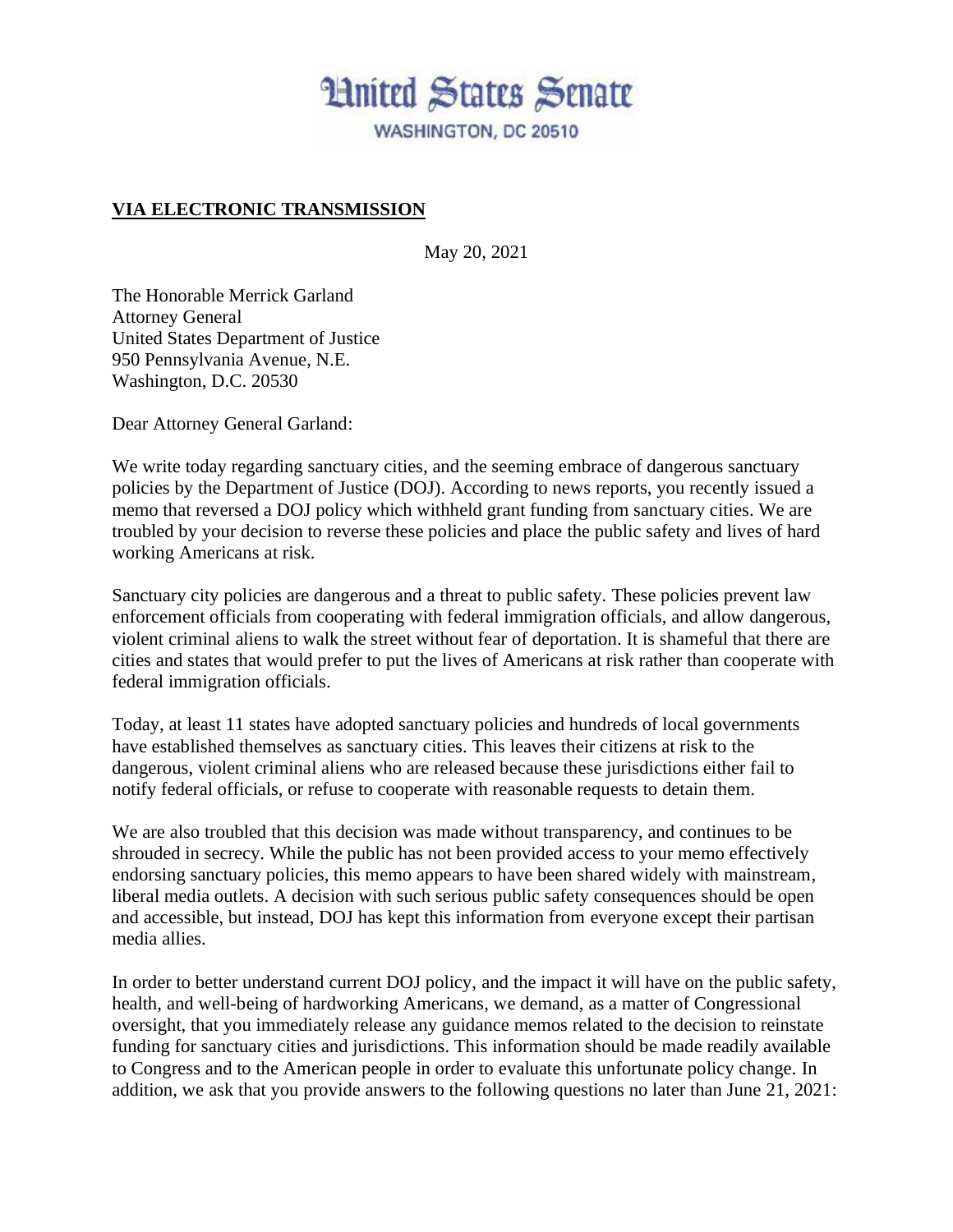- (1) What prompted your decision to reverse DOJ policy which withheld certain grant funds for sanctuary jurisdictions? Was this a decision by DOJ, or was this a directive from the White House?
- (2) Were career officials at either the DOJ or the Department of Homeland Security consulted before such a decision was made? If not, why not?
- (3) How many jurisdictions will now have access to DOJ grant funds who were previously prohibited from receiving grants because of their status as sanctuary jurisdictions?
- (4) Did DOJ employees share these memos with the mainstream, liberal media at the direction of you or DOJ leadership? Who made the decision to leak these memos to the media rather than make them available for Congress and the American people?
- (5) Did DOJ conduct any analysis into the impact of reversing DOJ policy, and consider the harm to public safety which would result from permitting and encouraging sanctuary city policies?
- (6) Is DOJ planning to increase grants to victims of crimes by dangerous criminal immigrants, specifically for those harmed as the result of sanctuary city policies? If not, please explain your reasoning.

Your lengthy career in public service and your obvious commitment to the rule of law led several of us to support your nomination to be Attorney General. We implore you to remain a voice of reason rather than bending to the loudest voices pushing for radical change. It is the responsibility of DOJ to ensure justice is done, particularly for families who are victims of crimes in sanctuary cities. We appreciate your prompt attention to this matter, and look forward to your response.

Sincerely,

 $\overline{\phantom{a}}$ 

Thom Tillis United States Senator

 $\mathbb{Z}$ 

James M. Inhofe United States Senator

 $\overline{\phantom{a}}$ 

Mike Braun United States Senator

 $rac{1}{2}$ 

Charles E. Grassley United States Senator

 $\overline{\phantom{a}}$ 

Steve Daines United States Senator

 $\frac{1}{2}$ 

Kevin Cramer United States Senator